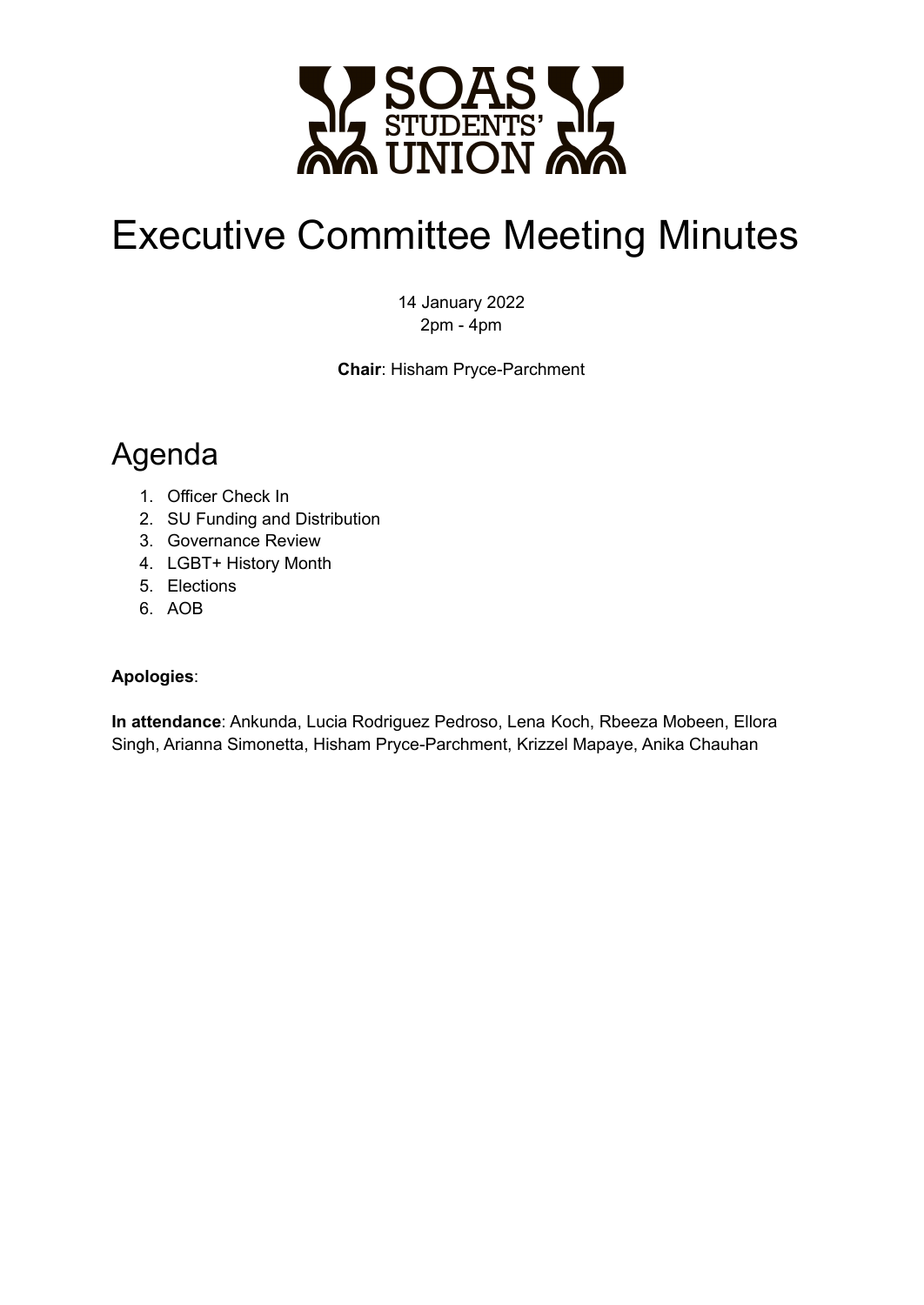#### 1. Officer Check In

**Lena**: Looking to run events around the upcoming divestment campaign which we might involve People & Planet in

**Rbeeza**: Focussed on university work right now

**Ellora**: Focussed on university work right now too

**Hisham**: Currently planning how to achieve my manifesto aims this term; excited for term 2

**Anika**: Hoping to do more within this role in term 2

**Khadijah**: Also planning how to achieve my manifesto aims this term; also excited for term 2

**Krizzel**: I'm already working with Alfie to plan LGBT History Month!

**Arianna**: I held a Zoom meeting with part-time students yesterday and am looking to organise something in person soon hopefully. I've been keeping up with part-time students' feedback and concerns and will pass these on later in this meeting.

**Lucia**: This term feels like it will be less pressure as I'm more confident with my role now. I'm looking to achieve my manifesto goals and continue my work in the committees and boards I sit on.

#### 2. SU Funding and Distribution

**Ankunda**: The SU has funds totalling around £30,000 that need redistributing. We're working out the best way to do this. In our current situation money is tight for students so it doesn't make sense for the SU to just sit on this money. We're thinking that £25,000 of this will be dedicated to welfare and mental health, and we're having discussions about how this could be used (e.g. interpreters for disabled students). We know anxiety is an issue right now, and there's students such as international students or students stuck in halls who may need support, so we're trying to work out how these funds could best be used to support those students. There's also a £15,000 fund for innovation and entrepreneurship, and we need Exec to help us think about what this means and how we can distribute the fund. Conversations about this will have to involve the SU General Manager and Finance Manager.

**Anika**: Who in particular will these funds be allocated to? Is it a case by case basis, who has the power to decide who receives the funds, what happens when the funds run out (will they be replenished), and who will be able to see the details of each students' case?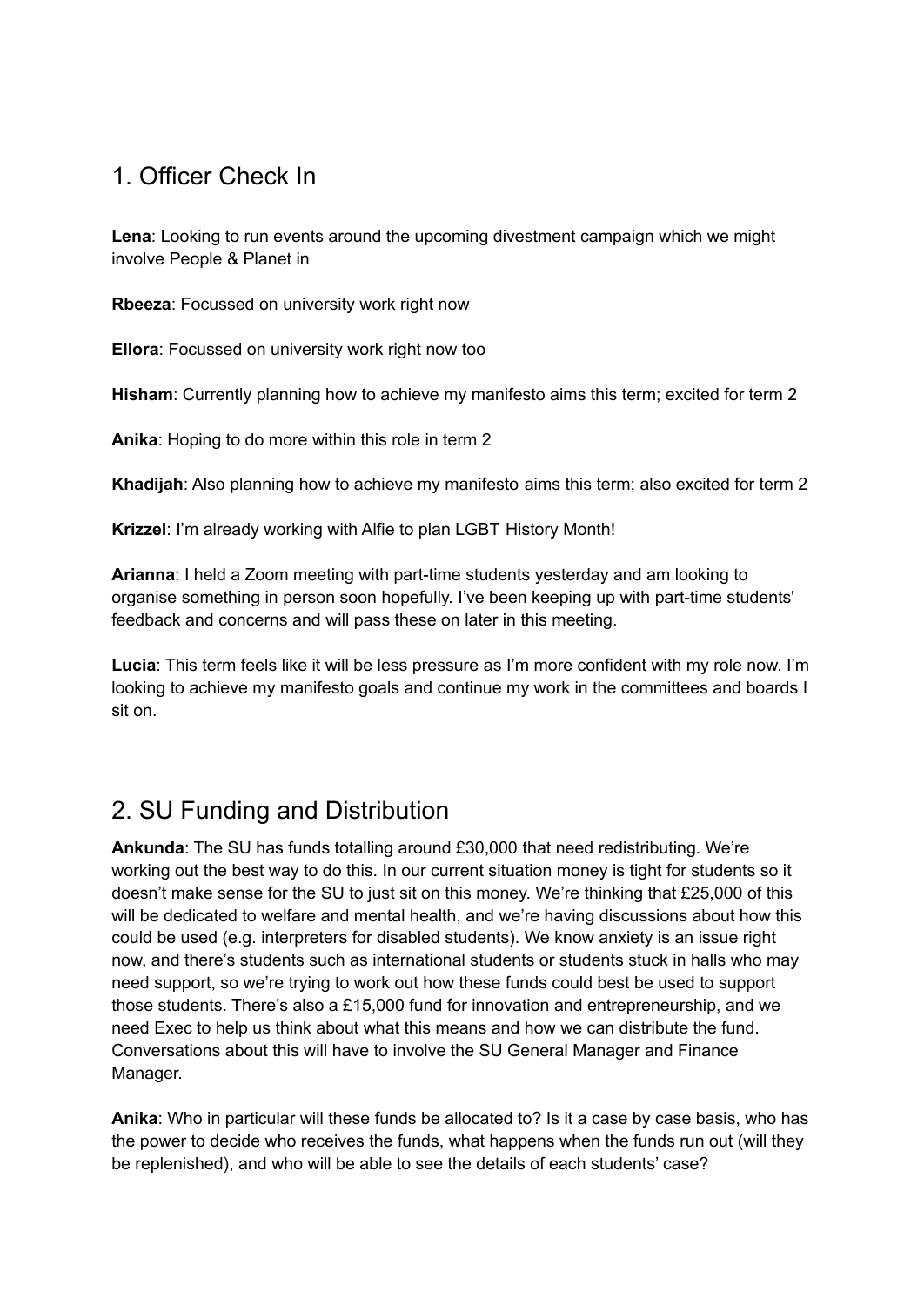**Ankunda**: Currently we're looking to get officers involved in this distribution project and we'll make a decision about where to distribute this money. I don't think that everyone in the SU would have to know about what's happening with every student, and students shouldn't have to give too much detail or provide reports about what they've done with the money; we should place trust in our students. I'm not sure what would happen when the money runs out as the money was given to the SU from various organisations and I'm not sure if we can reapply for these or the funding is now given out. The situation now is that we have this money and we need to decide how to distribute this within an amount of time.

**Krizzel**: I'm worried that SOAS might use this fund as a way to displace certain support they already have in place - they may direct students to the SU fund instead of letting them use their resources. Maybe we should open this to a public forum to get the best representation of the student body and its needs, and could help us understand how to spend the money. If we spend all of the money this year does that mean there won't be any left for next year?

**Ankunda**: We don't have to spend all of the money this year; there's only a few months until this academic year ends, but we need to make sure we've planned a format for the distribution of this money that's helpful for the next Exec and that the SU Finance Manager can handle easily without constantly having to involve Exec. In terms of a wider forum, this might complicate the space.

*A discussion was had about how to determine student needs fairly for access to these funds, and who will support Exec in allocating these funds (e.g. Trustees, SU Finance Manager).*

**Krizzel**: I'm worried that a welfare fund might be overloaded with applications…

**Hisham**: We should be thinking about this money focusing on projects that we can deliver to improve things for students, as these will provide benefits to multiple students and we can't get caught up in the logistics of allocating funds to individual students.

*A discussion was had about allocating funds to individuals vs funding community building, longer term projects. A working group was established to carry these conversations forward.*

#### 3.Governance Review

**Lucia**: The SU Trustee Board approved the start of a governance review within the SU and I wanted to update everyone on what's been happening with that. Alongside the incoming SU Interim Manager we've decided to focus our governance review on '*SU Decision Making Processes*' and '*Structure of the SU*'. The incoming Interim Manager has a lot of experience working in SUs and will be coming in with research about the governance structures of other SUs and how we align with those. We expect by the end of term 2 / beginning of term 3 we'll have the research prepared to go forward, and the external bodies supporting the review will be reaching out to you to ask about what you think works or doesn't work, etc.